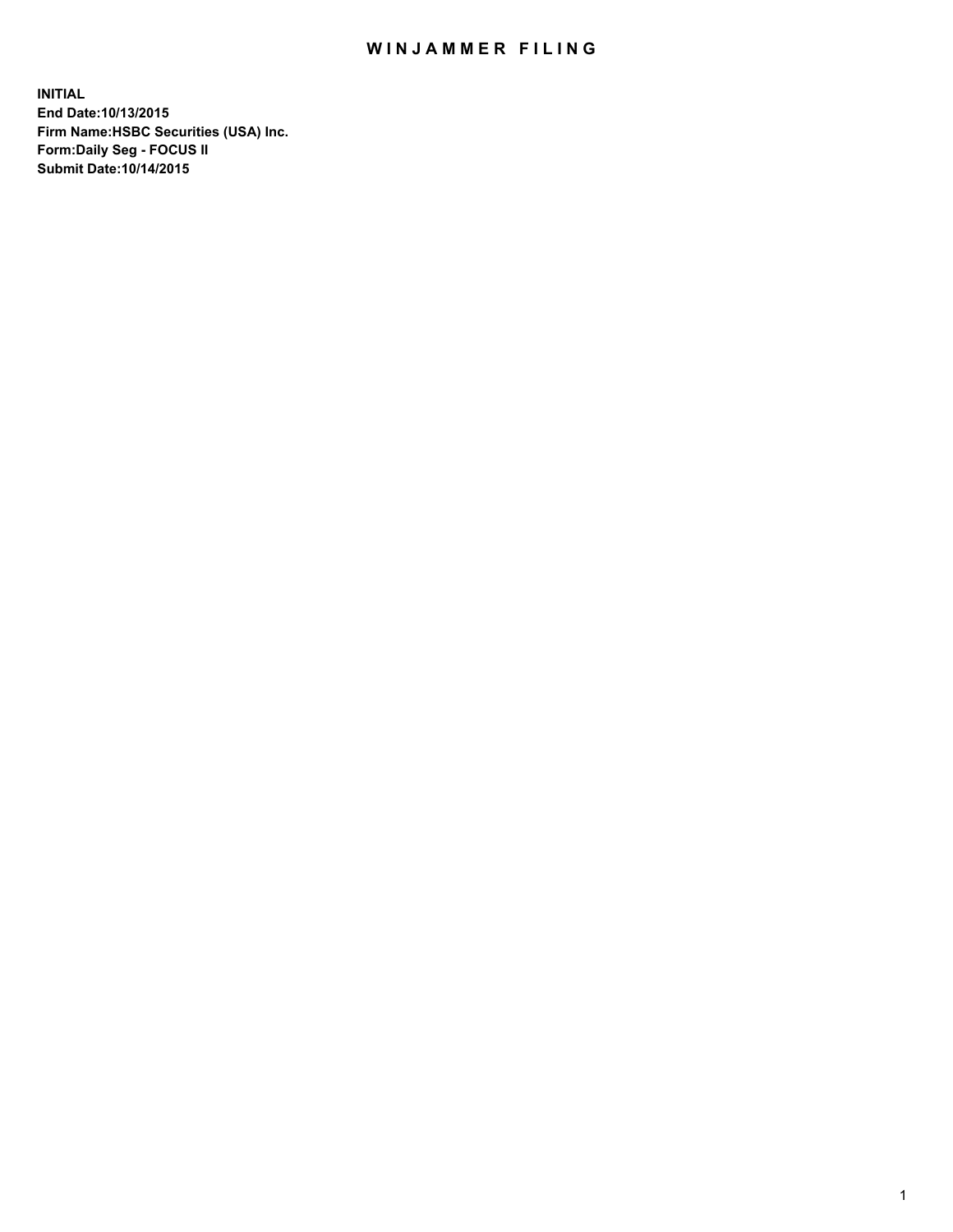## **INITIAL End Date:10/13/2015 Firm Name:HSBC Securities (USA) Inc. Form:Daily Seg - FOCUS II Submit Date:10/14/2015 Daily Segregation - Cover Page**

| Name of Company<br><b>Contact Name</b><br><b>Contact Phone Number</b><br><b>Contact Email Address</b>                                                                                                                                                                                                                         | <b>HSBC Securities (USA) Inc.</b><br>Steven richardson<br>212-525-6445<br>steven.richardson@us.hsbc.com |
|-------------------------------------------------------------------------------------------------------------------------------------------------------------------------------------------------------------------------------------------------------------------------------------------------------------------------------|---------------------------------------------------------------------------------------------------------|
| FCM's Customer Segregated Funds Residual Interest Target (choose one):<br>a. Minimum dollar amount: ; or<br>b. Minimum percentage of customer segregated funds required:%; or<br>c. Dollar amount range between: and; or<br>d. Percentage range of customer segregated funds required between:% and%.                         | 110,000,000<br><u>0</u><br>0 <sub>0</sub><br>0 <sub>0</sub>                                             |
| FCM's Customer Secured Amount Funds Residual Interest Target (choose one):<br>a. Minimum dollar amount: ; or<br>b. Minimum percentage of customer secured funds required:%; or<br>c. Dollar amount range between: and; or<br>d. Percentage range of customer secured funds required between:% and%.                           | 10,000,000<br><u>0</u><br>0 <sub>0</sub><br>0 <sub>0</sub>                                              |
| FCM's Cleared Swaps Customer Collateral Residual Interest Target (choose one):<br>a. Minimum dollar amount: ; or<br>b. Minimum percentage of cleared swaps customer collateral required:%; or<br>c. Dollar amount range between: and; or<br>d. Percentage range of cleared swaps customer collateral required between:% and%. | 90,000,000<br><u>0</u><br>0 <sub>0</sub><br>0 <sub>0</sub>                                              |

Attach supporting documents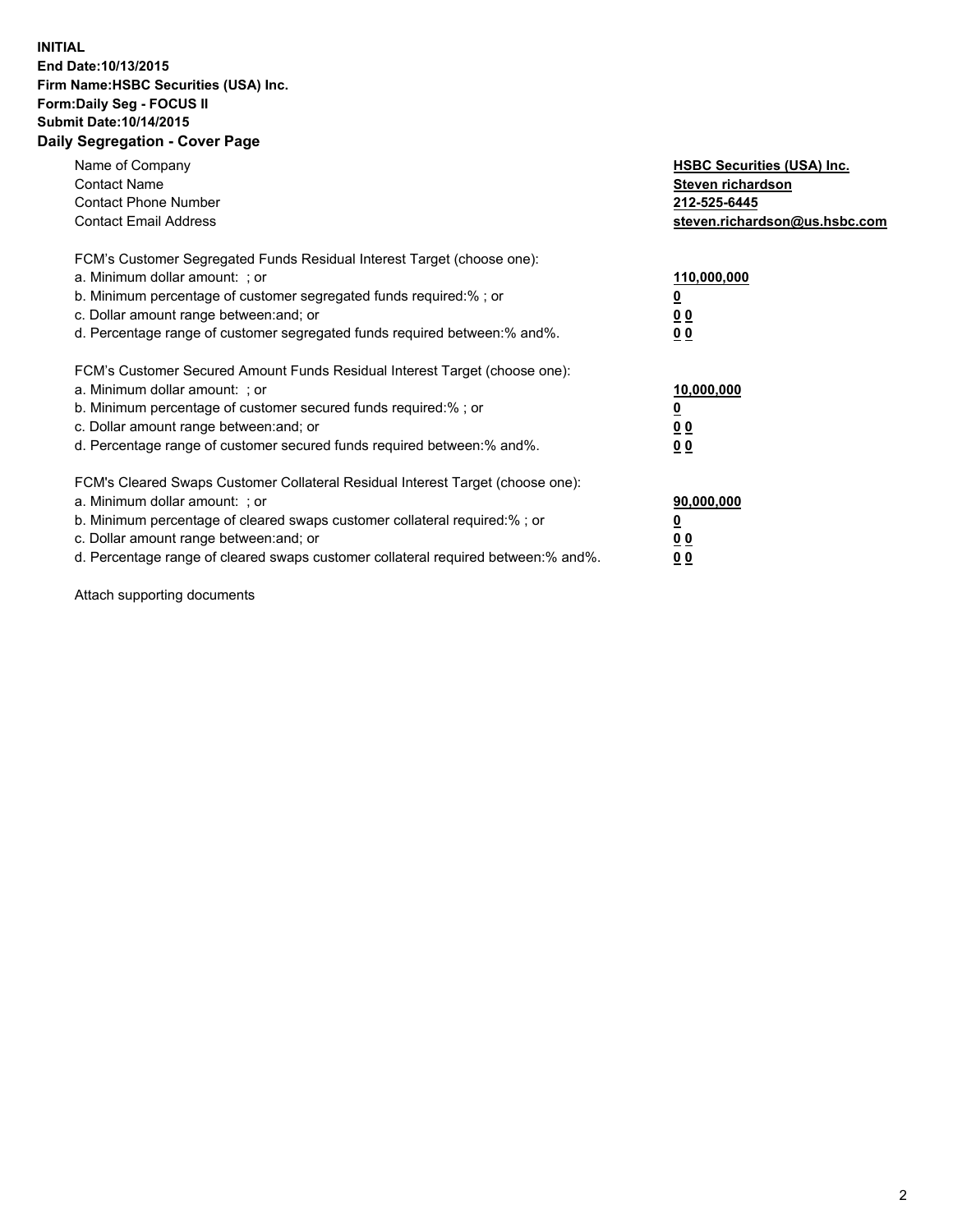**INITIAL End Date:10/13/2015 Firm Name:HSBC Securities (USA) Inc. Form:Daily Seg - FOCUS II Submit Date:10/14/2015 Daily Segregation - Secured Amounts**

## Foreign Futures and Foreign Options Secured Amounts Amount required to be set aside pursuant to law, rule or regulation of a foreign government or a rule of a self-regulatory organization authorized thereunder 1. Net ledger balance - Foreign Futures and Foreign Option Trading - All Customers A. Cash **76,347,186** [7315] B. Securities (at market) **141,505,528** [7317] 2. Net unrealized profit (loss) in open futures contracts traded on a foreign board of trade **-20,305,400** [7325] 3. Exchange traded options a. Market value of open option contracts purchased on a foreign board of trade **0** [7335]

- b. Market value of open contracts granted (sold) on a foreign board of trade **0** [7337]
- 4. Net equity (deficit) (add lines 1. 2. and 3.) **197,547,314** [7345]
- 5. Account liquidating to a deficit and account with a debit balances gross amount **2,629,278** [7351] Less: amount offset by customer owned securities **-1,538,066** [7352] **1,091,212** [7354]
- 6. Amount required to be set aside as the secured amount Net Liquidating Equity Method (add lines 4 and 5)
- 7. Greater of amount required to be set aside pursuant to foreign jurisdiction (above) or line 6.

## FUNDS DEPOSITED IN SEPARATE REGULATION 30.7 ACCOUNTS

- 1. Cash in banks
	- A. Banks located in the United States **38,460,249** [7500]
	- B. Other banks qualified under Regulation 30.7 **0** [7520] **38,460,249** [7530]
- 2. Securities
	- A. In safekeeping with banks located in the United States **95,264,213** [7540]
	- B. In safekeeping with other banks qualified under Regulation 30.7 **0** [7560] **95,264,213** [7570]
- 3. Equities with registered futures commission merchants
	-
	-
	- C. Unrealized gain (loss) on open futures contracts **0** [7600]
	- D. Value of long option contracts **0** [7610]
	- E. Value of short option contracts **0** [7615] **0** [7620]
- 4. Amounts held by clearing organizations of foreign boards of trade
	-
	-
	- C. Amount due to (from) clearing organization daily variation **0** [7660]
	- D. Value of long option contracts **0** [7670]
	- E. Value of short option contracts **0** [7675] **0** [7680]
- 5. Amounts held by members of foreign boards of trade
	-
	-
	- C. Unrealized gain (loss) on open futures contracts **-20,305,400** [7720]
	- D. Value of long option contracts **0** [7730]
	- E. Value of short option contracts **0** [7735] **145,175,642** [7740]
- 6. Amounts with other depositories designated by a foreign board of trade **0** [7760]
- 7. Segregated funds on hand **0** [7765]
- 8. Total funds in separate section 30.7 accounts **278,900,104** [7770]
- 9. Excess (deficiency) Set Aside for Secured Amount (subtract line 7 Secured Statement Page 1 from Line 8)
- 10. Management Target Amount for Excess funds in separate section 30.7 accounts **10,000,000** [7780]
- 11. Excess (deficiency) funds in separate 30.7 accounts over (under) Management Target **70,261,577** [7785]

**0** [7305]

**198,638,526** [7355] **198,638,527** [7360] A. Cash **0** [7580] B. Securities **0** [7590] A. Cash **0** [7640] B. Securities **0** [7650]

 A. Cash **119,239,727** [7700] B. Securities **46,241,315** [7710] **80,261,577** [7380]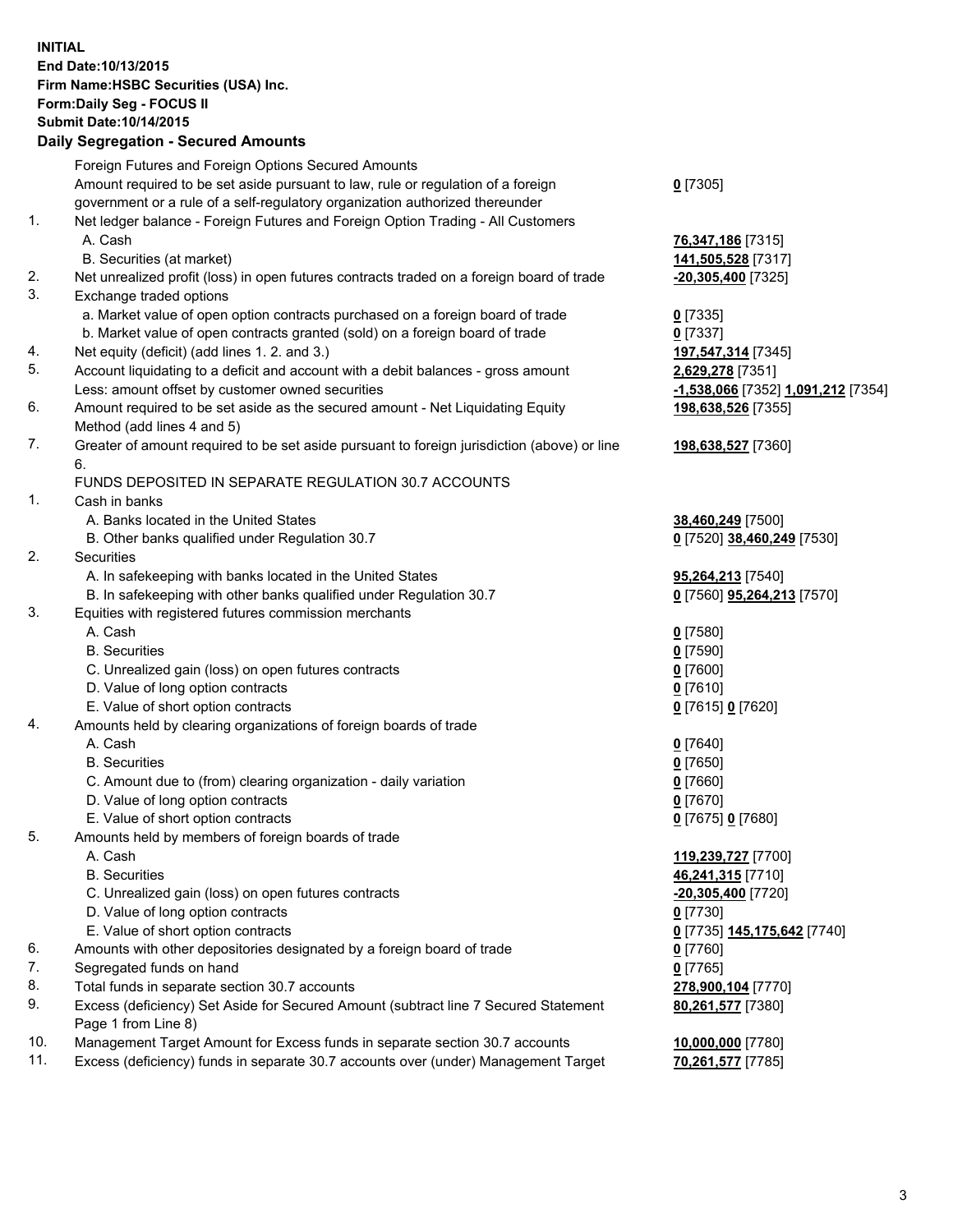|     | <b>INITIAL</b><br>End Date: 10/13/2015<br>Firm Name: HSBC Securities (USA) Inc.<br>Form: Daily Seg - FOCUS II<br><b>Submit Date: 10/14/2015</b><br>Daily Segregation - Segregation Statement |                             |
|-----|----------------------------------------------------------------------------------------------------------------------------------------------------------------------------------------------|-----------------------------|
|     | SEGREGATION REQUIREMENTS(Section 4d(2) of the CEAct)                                                                                                                                         |                             |
| 1.  | Net ledger balance                                                                                                                                                                           |                             |
|     | A. Cash                                                                                                                                                                                      | 156,085,101 [7010]          |
|     | B. Securities (at market)                                                                                                                                                                    | 918,822,585 [7020]          |
| 2.  | Net unrealized profit (loss) in open futures contracts traded on a contract market                                                                                                           | 48,127,860 [7030]           |
| 3.  | Exchange traded options                                                                                                                                                                      |                             |
|     | A. Add market value of open option contracts purchased on a contract market                                                                                                                  | 130,483,027 [7032]          |
|     | B. Deduct market value of open option contracts granted (sold) on a contract market                                                                                                          | -14,133,098 [7033]          |
| 4.  | Net equity (deficit) (add lines 1, 2 and 3)                                                                                                                                                  | 1,239,385,475 [7040]        |
| 5.  | Accounts liquidating to a deficit and accounts with                                                                                                                                          |                             |
|     | debit balances - gross amount                                                                                                                                                                | 3,702,266 [7045]            |
|     | Less: amount offset by customer securities                                                                                                                                                   | -3,702,211 [7047] 55 [7050] |
| 6.  | Amount required to be segregated (add lines 4 and 5)                                                                                                                                         | 1,239,385,530 [7060]        |
|     | FUNDS IN SEGREGATED ACCOUNTS                                                                                                                                                                 |                             |
| 7.  | Deposited in segregated funds bank accounts                                                                                                                                                  |                             |
|     | A. Cash                                                                                                                                                                                      | 55,670,105 [7070]           |
|     | B. Securities representing investments of customers' funds (at market)                                                                                                                       | $0$ [7080]                  |
|     | C. Securities held for particular customers or option customers in lieu of cash (at<br>market)                                                                                               | 220,252,459 [7090]          |
| 8.  | Margins on deposit with derivatives clearing organizations of contract markets                                                                                                               |                             |
|     | A. Cash                                                                                                                                                                                      | $-2,101,246$ [7100]         |
|     | B. Securities representing investments of customers' funds (at market)                                                                                                                       | 294,823,149 [7110]          |
|     | C. Securities held for particular customers or option customers in lieu of cash (at<br>market)                                                                                               | 698,570,126 [7120]          |
| 9.  | Net settlement from (to) derivatives clearing organizations of contract markets                                                                                                              | 40,031,183 [7130]           |
| 10. | Exchange traded options                                                                                                                                                                      |                             |
|     | A. Value of open long option contracts                                                                                                                                                       | 130,483,027 [7132]          |
|     | B. Value of open short option contracts                                                                                                                                                      | -14,133,098 [7133]          |
| 11. | Net equities with other FCMs                                                                                                                                                                 |                             |
|     | A. Net liquidating equity                                                                                                                                                                    | 45,779,151 [7140]           |
|     | B. Securities representing investments of customers' funds (at market)                                                                                                                       | $0$ [7160]                  |
|     | C. Securities held for particular customers or option customers in lieu of cash (at<br>market)                                                                                               | $0$ [7170]                  |
| 12. | Segregated funds on hand                                                                                                                                                                     | $0$ [7150]                  |
| 13. | Total amount in segregation (add lines 7 through 12)                                                                                                                                         | 1,389,312,490 [7180]        |
| 14. | Excess (deficiency) funds in segregation (subtract line 6 from line 13)                                                                                                                      | 149,926,960 [7190]          |
| 15. | Management Target Amount for Excess funds in segregation                                                                                                                                     | 110,000,000 [7194]          |
| 16. | Excess (deficiency) funds in segregation over (under) Management Target Amount                                                                                                               | 39,926,960 [7198]           |
|     | <b>Excess</b>                                                                                                                                                                                |                             |